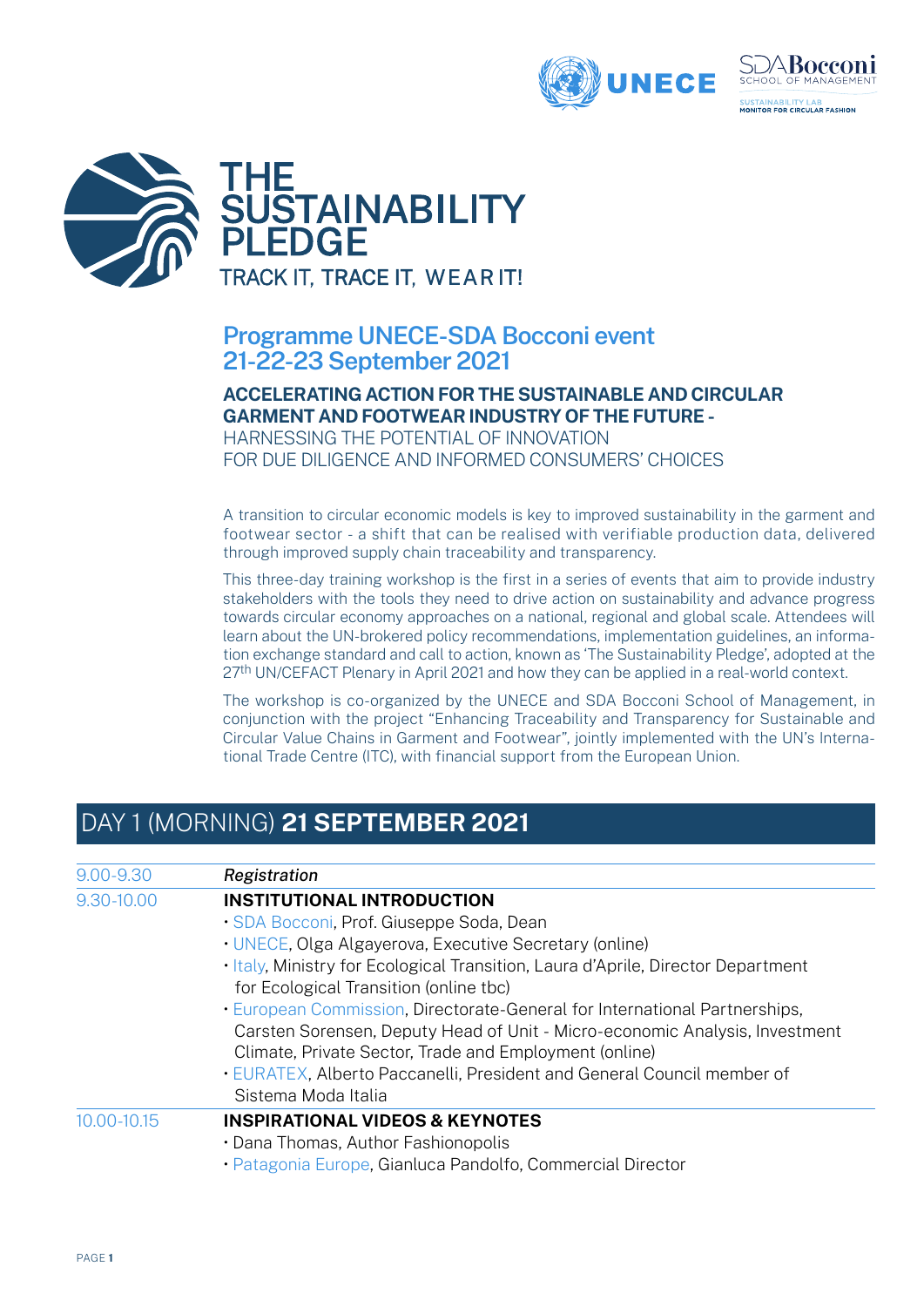



| 10.15-11.00 | UNECE POLICY RECOMMENDATIONS FOR ENHANCING TRACEABILITY<br>AND TRANSPARENCY OF SUSTAINABLE VALUE CHAINS IN THE GARMENT<br><b>AND FOOTWEAR SECTOR</b>                                                                                                                                                                                                                           |  |
|-------------|--------------------------------------------------------------------------------------------------------------------------------------------------------------------------------------------------------------------------------------------------------------------------------------------------------------------------------------------------------------------------------|--|
|             | <b>Moderator: UNECE, Elisabeth Tuerk, Economic Cooperation and Trade Division</b><br>Director                                                                                                                                                                                                                                                                                  |  |
|             | <b>Discussants</b><br>• France, Ministry of Economics and Finance, Maylis Souque, Secretary General to<br>the National Contact Point to the OECD and Advisor for Responsible Business<br><b>Conduct of France</b>                                                                                                                                                              |  |
|             | · Kering, Chiara Morelli, Group Operations Sustainability Manager<br>· OACPS Secretariat, Escipión Joaquín Oliveira Gómez, New Assistant Secretary-<br>General of the Department of Structural Economic Transformation and Trade<br>· Clean Clothes Campaign, Paul Roeland, Transparency Lead                                                                                  |  |
|             | · Vogue Italia, Sara Sozzani Maino, Deputy Editor in Chief & Head of Vogue Talents -<br>International                                                                                                                                                                                                                                                                          |  |
|             | · Italy, Ministry of Economic Development, Maria Benedetta Francesconi, Head of<br>the Division VI. - Directorate General for the Industrial Policy, Innovation and SMEs<br>(online)                                                                                                                                                                                           |  |
| 11.00-11.30 | Coffee break                                                                                                                                                                                                                                                                                                                                                                   |  |
| 11.30-11.50 | UNECE CALL TO ACTION AND SDA BOCCONI CIRCULAR FASHION MANIFESTO<br>· Vivienne Westwood, Giorgio Ravasio, Country Manager Italy<br>· Candiani Denim (Blue Collars), Danielle Arzaga, Sustainability Manager<br>· Dedagroup Stealth, Luca Tonello, Sales Director<br>• Millennials perspective on transparency and traceability for sustainable and<br>circular fashion (online) |  |
| 11.50-13.00 | <b>MONITOR FOR CIRCULAR FASHION 2021: RESEARCH FINDINGS</b>                                                                                                                                                                                                                                                                                                                    |  |
|             | · SDA Bocconi, Prof. Francesco Perrini, Sustainability Lab Director<br>Moderator: SDA Bocconi, Francesca Romana Rinaldi, Lead Monitor for<br>Circular Fashion<br><b>Discussants</b>                                                                                                                                                                                            |  |
|             | • Enel X, Nicola Tagliafierro, Head of Global Sustainability<br>• UNEP, Bettina Heller, Program Officer (online)<br>· EURATEX, Mauro Scalia, Director Sustainable Businesses<br>· Ellen MacArthur Foundation, Laura Balmond, Lead - Make Fashion Circular (online)<br>• INDITEX, Iria Mouzo Lestón, Head of Circularity (online)                                               |  |
| 13.00-14.00 | Lunch                                                                                                                                                                                                                                                                                                                                                                          |  |
| 13.30-14.00 | <b>Press Conference</b>                                                                                                                                                                                                                                                                                                                                                        |  |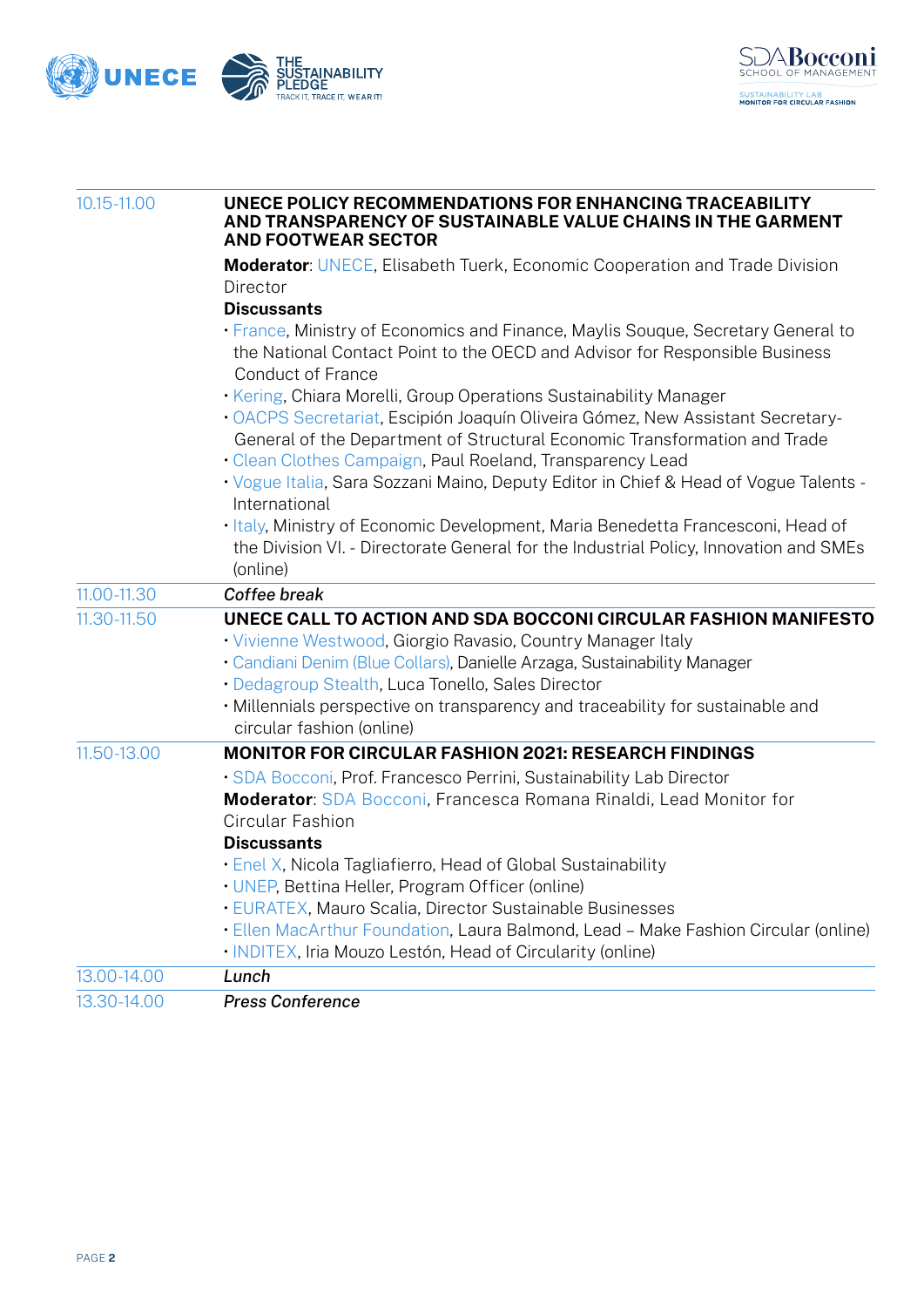



# DAY 1 (AFTERNOON) **21 SEPTEMBER 2021**

| • UNECE, Maria Teresa Pisani, Economic Affairs Officer and Project Lead<br>· SDA Bocconi/UNECE Project Expert, Francesca Romana Rinaldi                                                                                                                                                            |
|----------------------------------------------------------------------------------------------------------------------------------------------------------------------------------------------------------------------------------------------------------------------------------------------------|
| · Vitale Barberis Canonico, Valentina Berti, Communication Manager                                                                                                                                                                                                                                 |
| · Camera Nazionale della Moda Italiana, Carlo Capasa, President (video)                                                                                                                                                                                                                            |
| <b>MODULE 2: TRACEABILITY AND TRANSPARENCY AS ENABLERS</b>                                                                                                                                                                                                                                         |
| Learning Objective: Deep dive into the policy recommendation measures and<br>· SDA Bocconi/UNECE Project Expert, Francesca Romana Rinaldi                                                                                                                                                          |
|                                                                                                                                                                                                                                                                                                    |
|                                                                                                                                                                                                                                                                                                    |
| <b>MODULE 3: PRINCIPLES AND COMPONENTS OF A TRACEABILITY AND</b><br>TRANSPARENCY SYSTEM - TRACEABILITY AND TRANSPARENCY PRINCIPLES<br>Learning Objective: Deep dive into the traceability and transparency principles,<br>components, cost allocation, incentive systems and advanced technologies |
| <b>MODULE 4: MAKING TT, SUSTAINABILITY AND CIRCULARITY WORK</b>                                                                                                                                                                                                                                    |
| <b>Learning Objective:</b> Take stock of key considerations to create inclusiveness                                                                                                                                                                                                                |
| · SDA Bocconi/UNECE Project Expert, Francesca Romana Rinaldi<br>. ITC, Joseph Wozniak, Head, Trade for Sustainable Development Programme                                                                                                                                                           |
| · Uzcharmsanoat Association, Farkhod Nurmukhammedov, Deputy Chairman<br>. Initiative for Compliance and Sustainability, Carole Hommey, Coordinator                                                                                                                                                 |
|                                                                                                                                                                                                                                                                                                    |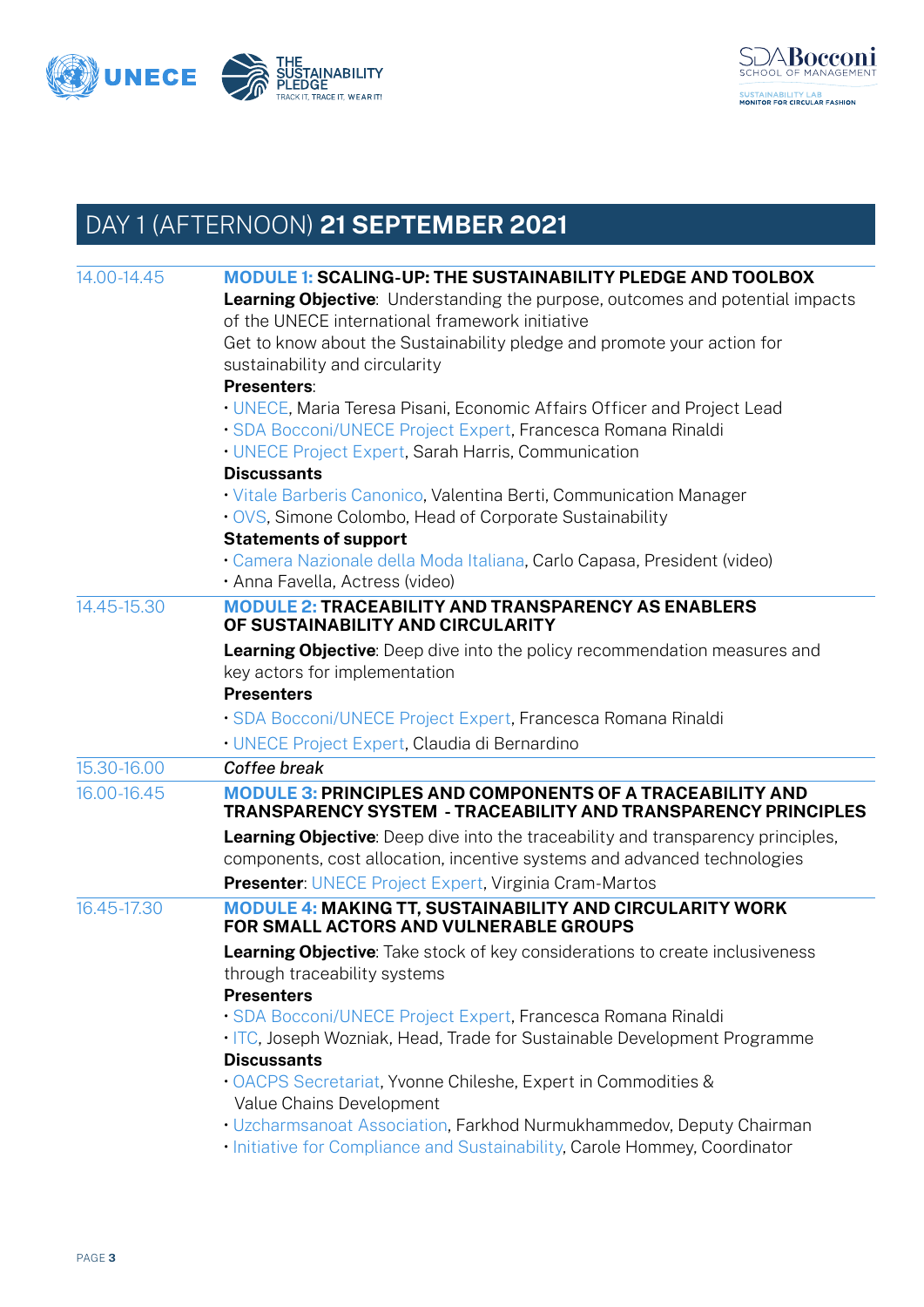



# DAY 2 (MORNING) **22 SEPTEMBER 2021**

| 9.00-9.30   | Registration                                                                                                                                            |
|-------------|---------------------------------------------------------------------------------------------------------------------------------------------------------|
| 9.30-9.45   | Wrap-up Day 1 - SDA Bocconi & UNECE                                                                                                                     |
| 9.45-11.00  | <b>MODULE 5: FORMULATION AND IMPLEMENTATION OF A TRACEABILITY</b><br><b>AND TRANSPARENCY ACTION PLAN</b>                                                |
|             | <b>Learning Objective:</b> Understanding how to integrate transparency and traceability<br>in the overall sustainability strategy                       |
|             | <b>Presenters</b>                                                                                                                                       |
|             | · SDA Bocconi/UNECE Project Expert, Francesca Romana Rinaldi                                                                                            |
|             | · UNECE Project Expert, Andrea Redaelli                                                                                                                 |
|             | <b>Discussants</b>                                                                                                                                      |
|             | · Inditex, Ana Díaz Ibarra, Head of Traceability                                                                                                        |
|             | · PwC, Omar Cadamuro, Director Retail & Consumer (online)                                                                                               |
| 11.00-11.30 | Coffee break                                                                                                                                            |
| 11.30-13.00 | <b>MODULE 6: THE BUSINESS PROCESS ANALYSIS (BPA) FOR SUSTAINABLE</b><br>AND CIRCULAR TEXTILE AND LEATHER VALUE CHAIN                                    |
|             | <b>Learning Objective:</b> Identify key business processes, actors and the characteristics<br>of reliable sustainability claims in garment and footwear |
|             | <b>Presenters</b>                                                                                                                                       |
|             | • UNECE Project Expert, Virginia Cram-Martos                                                                                                            |
|             | · UNECE Project Expert, Claudia di Bernardino                                                                                                           |
|             | <b>Discussants</b>                                                                                                                                      |
|             | • ACCREDIA - The Italian Accreditation Body, Emanuele Riva, Deputy Director                                                                             |
|             | General - Director of Certification and Inspection Department                                                                                           |
|             | • Candiani Denim, Simon Giuliani, Global Marketing Director                                                                                             |
| 13.00-14.00 | Lunch                                                                                                                                                   |
|             |                                                                                                                                                         |

### DAY 2 (AFTERNOON) **22 SEPTEMBER 2021**

| 14.00-15.30 | <b>MODULE 6: THE BUSINESS PROCESS ANALYSIS (BPA) FOR SUSTAINABLE</b><br>AND CIRCULAR TEXTILE AND LEATHER VALUE CHAINS |
|-------------|-----------------------------------------------------------------------------------------------------------------------|
|             | <b>Learning Objective:</b> Identify the main sustainability risks related to traceability and                         |
|             | transparency, verification methods and key data collection points along the garment                                   |
|             | and footwear value chain                                                                                              |
|             | <b>Presenters</b>                                                                                                     |
|             | • UNECE Project Expert, Deborah Taylor                                                                                |
|             | • UNECE Project Expert, Piera Solinas                                                                                 |
|             | • UNECE Project Expert, Marco Ricchetti                                                                               |
| 15.30-16.00 | Coffee break                                                                                                          |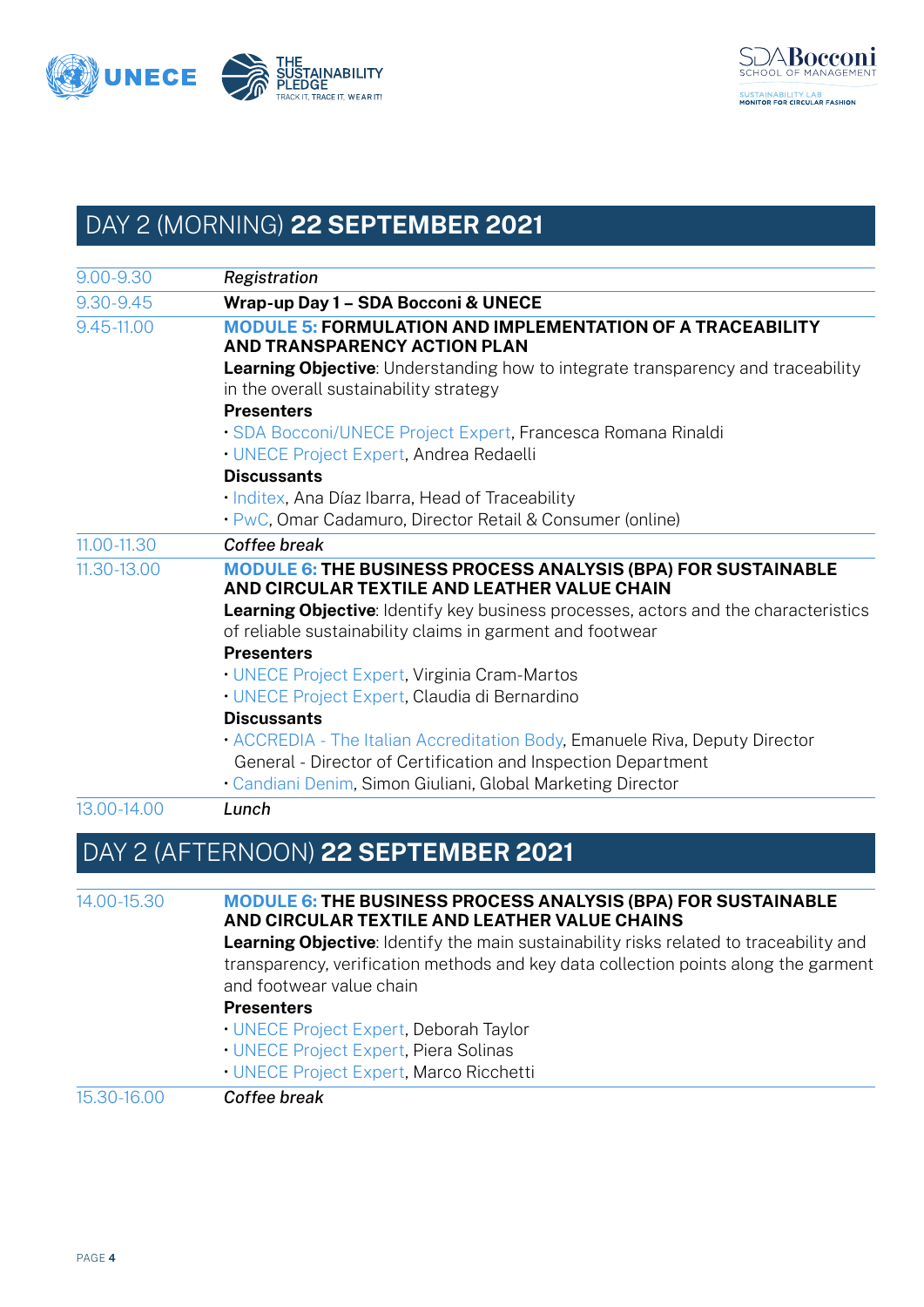



#### 16.00-17.30 **MODULE 7: THE BUSINESS REQUIREMENTS, DATA MODEL AND DATA EXCHANGES FOR TRACEABILITY AND TRANSPARENCY OF SUSTAINABLE AND CIRCULAR VALUE CHAINS IN TEXTILE AND LEATHER**

**Learning Objective**: Technical deep dive into the business and data model supporting traceability of standardised electronic information exchange about sustainability and circularity performance

#### **Presenters**

- UNECE Project Expert, Gerhard Heemskerk
- UNECE Project Expert, Claudia di Bernardino

#### **Discussants**

- ENEA-EURATEX, Piero de Sabbata, Responsible of CROSS-TEC laboratory (ENEA) and Technical secretariat for eBIZ (online)
- Open Apparel Registry, Katie Shaw, Chief Programme Officer
- EON Group, Julie Brown, CircularID Protocol Manager (online)

## DAY 3 (MORNING-PART I) **23 SEPTEMBER 2021**

| $9.00 - 9.30$ | Registration                                                                                                                                                              |
|---------------|---------------------------------------------------------------------------------------------------------------------------------------------------------------------------|
| 9.30-9.45     | Wrap-up Day 3 - SDA Bocconi & UNECE                                                                                                                                       |
| 9.45-11.00    | <b>MODULE 8: THE TECHNOLOGY MODEL FOR TRACEABILITY AND TRANSPARENCY</b><br>AND DUE DILIGENCE IN TEXTILE AND LEATHER                                                       |
|               | <b>Learning Objective:</b> Deep dive into the UNECE blockchain system for due diligence<br>and sustainability, emphasizing the importance of technology interoperability. |
|               | <b>Presenters</b>                                                                                                                                                         |
|               | • UNECE Project Expert, Andrea Redaelli                                                                                                                                   |
|               | • UNECE Project Expert, Claudia di Bernardino                                                                                                                             |
|               | <b>Discussants</b>                                                                                                                                                        |
|               | • Vivienne Westwood, Giorgio Ravasio, Country Manager Italy                                                                                                               |
|               | • Vivienne Westwood, Isabella Tonelli, Supply Chain Sustainability Manager                                                                                                |
|               | · Cittadellarte - Fondazione Pistoletto, Paolo Naldini, Director                                                                                                          |
|               | · Cittadellarte - Fondazione Pistoletto, Olga Pirazzi, Project Manager of<br>Fashion B.E.S.T.                                                                             |
|               | • Cotonificio Albini Spa, Stefano Albini, President                                                                                                                       |
|               | • Dedagroup Stealth, Silvia Santato, Marketing Manager                                                                                                                    |
| 11.00-11.30   | Coffee break                                                                                                                                                              |